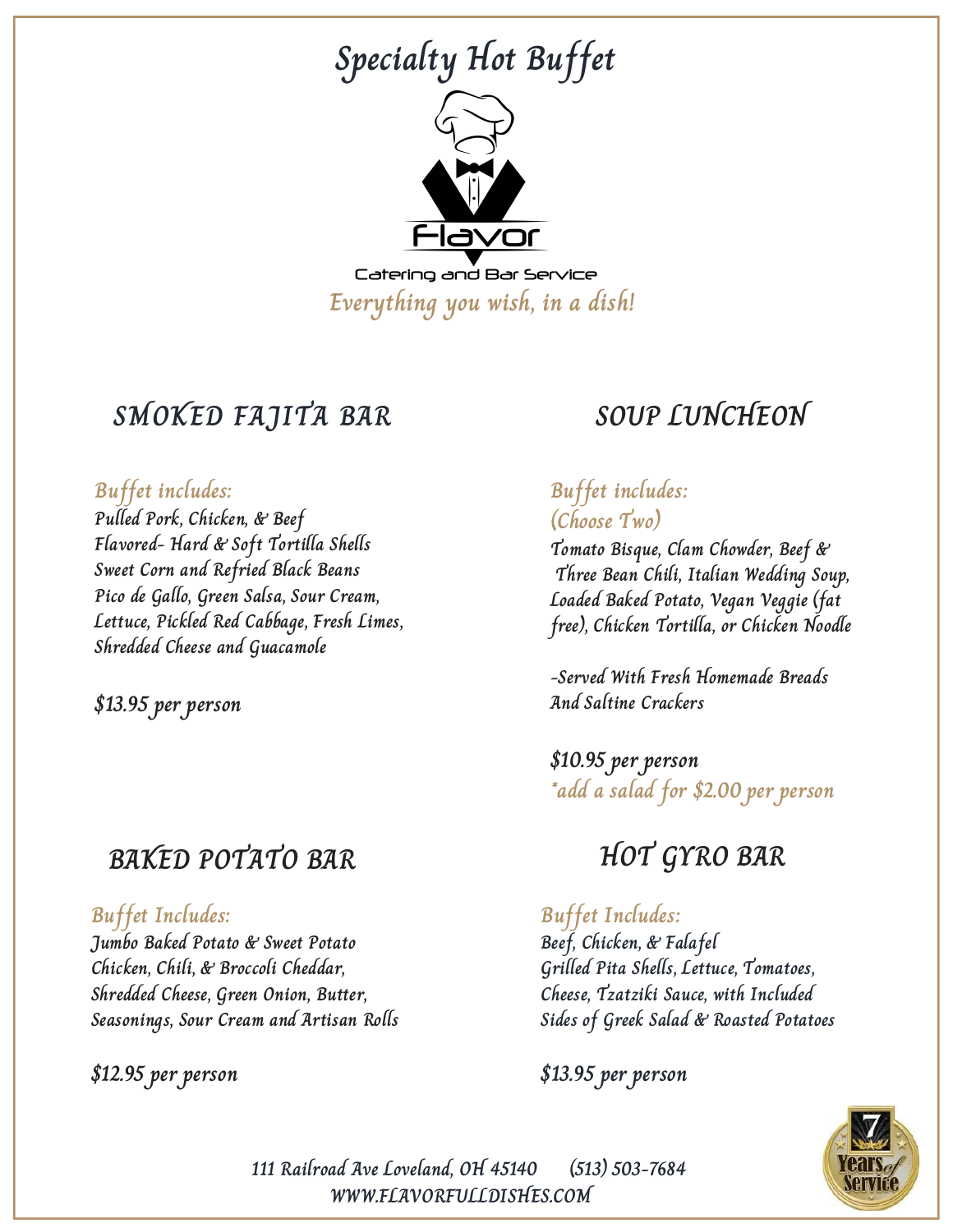

### **SMOKED BBQ BAR**

#### **Buffet Includes:**

**Pulled Pork & Chicken Pretzel or Brioche Bun & Choose 2 Sides**

**\$12.95 per person or add brisket for \$3.00 per person**

### **FLAVORFUL JOE SLIDER STATION**

**Buffet Includes: Beef, Chicken Joes, or Lentil Joes (Pick 2) Assorted Cheese Pickles Pineapple Slaw Lettuce House-Cut Fries Caramelized Onions**

**\$13.95 per person**

### **HOT SIDES**

**Bourbon baked beans Country green beans Seven Cheese Macaroni Smoked Corn on the Cobb Marinated Grilled Cobbettes Slow Cooked Greens Candied Yams Marinated Grilled Vegetables Grilled Fruit Saratoga Chips**

### **COLD SIDES**

**Homemade Pasta Salad Potato Salad Broccoli Salad Creamy Cole slaw Sliced Watermelon**



**WWW.FLAVORFULLDISHES.COM 111 Railroad Ave Loveland, OH 45140 (513) 503-7684**